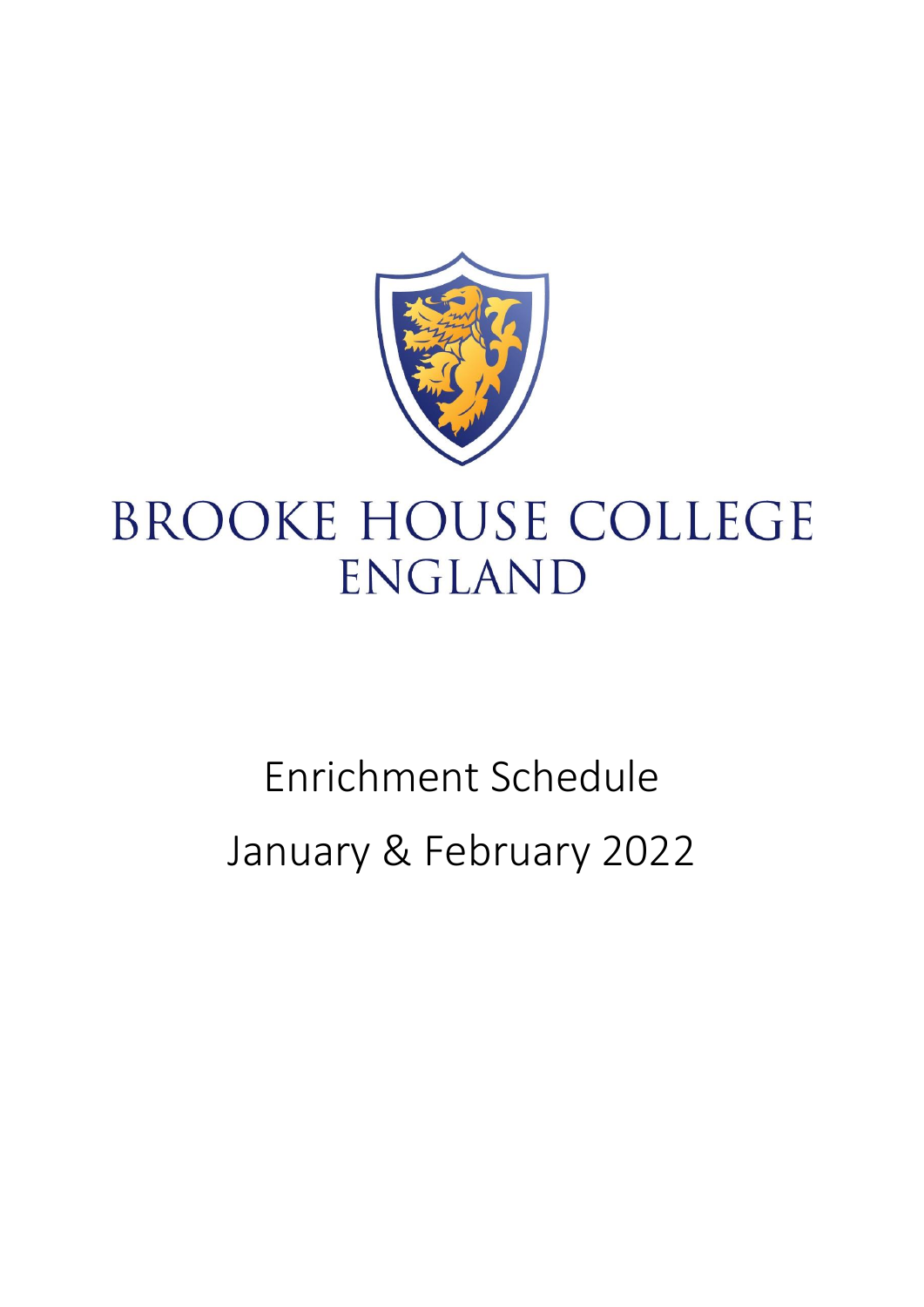# Enrichment Period Schedule

|               | Option 1     | Option 2                                      | Option 3            |
|---------------|--------------|-----------------------------------------------|---------------------|
| <b>Monday</b> | <b>Music</b> | Chess                                         | Student<br>Magazine |
| Tuesday       | <b>Music</b> | <b>Expressive Art</b>                         | Learn Arabic        |
| Wednesday     | Sports       |                                               |                     |
| Thursday      | eSports      | Careers & Employability<br><b>Skills</b>      | Student<br>Magazine |
| Friday        | <b>Music</b> | <b>British Culture &amp;</b><br>Afternoon Tea | Cooking             |

# • Afternoon Tea & British Culture

Staff Member: Ausra Bremner / Wiki Solly

Location: Heygate / High Street

What to Expect: If you want to chill after a busy week – Afternoon Tea session is for you. You will be served variety teas and coffees, freshly baked cakes and learn English tea drinking history and etiquette. You will also learn about the tea/coffee drinking traditions around the world and have theme-based afternoons, e.g. Greek, Italian, French, Kenyan, Thai, Vietnamese etc. This is also a relaxed and safe place to catch up with the friends and discuss week's events. What's shared in the club – stays in the club! So, if you want a tasty treat and a natter- Afternoon Tea session is for you : )

#### • Arabic

Staff Member: Amer Altaher

Location: Folly 2

What to Expect: Learn Arabic Language in a fun interactive environment! Learn to show empathy with people all over the world as you learn to communicate in another language and appreciate different. cultures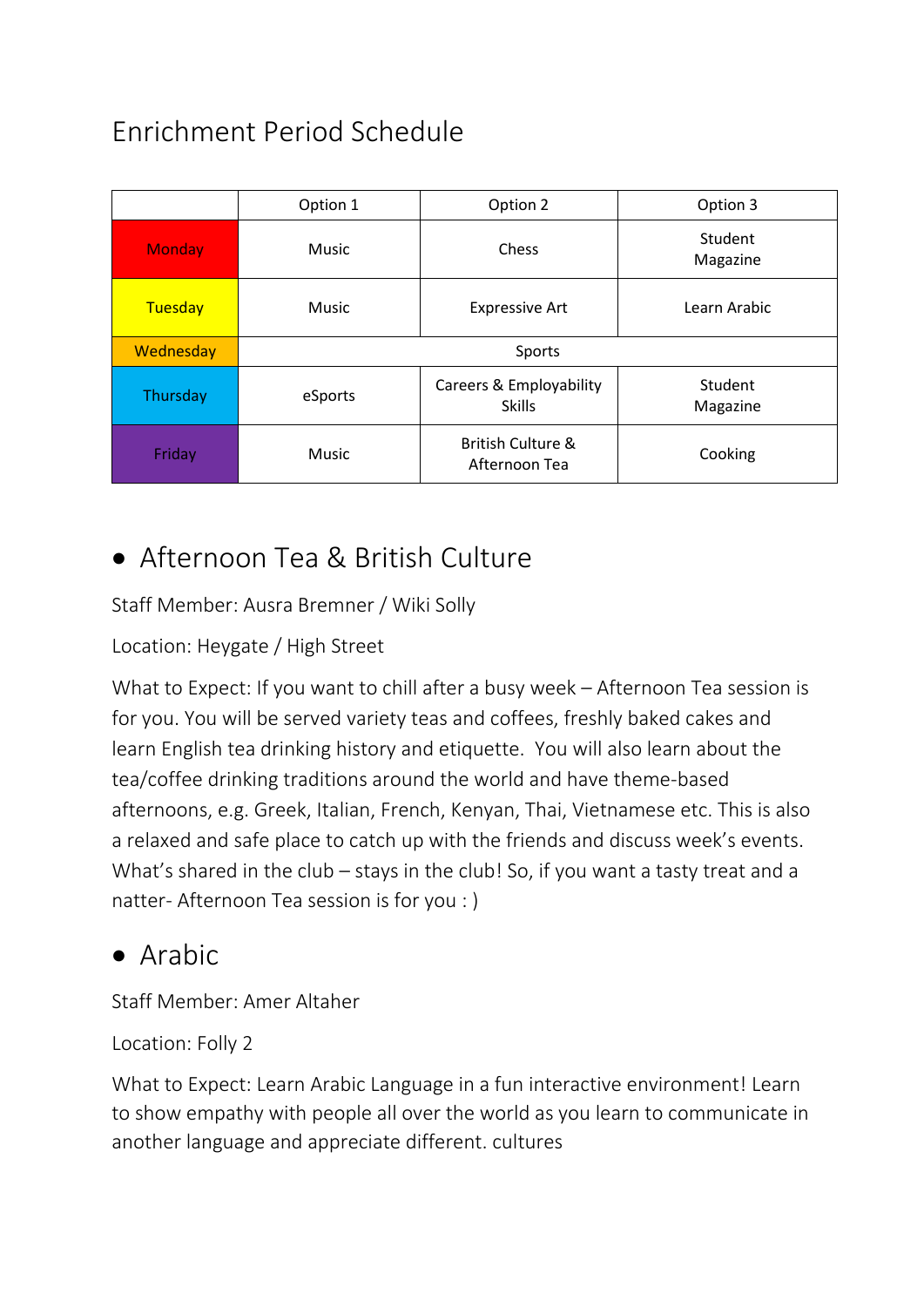In this enrichment club, we will begin to learn the language and be able to greet people, give information about ourselves, describe the weather and give our opinions on different topics. We will also learn about Arab culture and one of the most exciting and controversial festivals. We'll also be showing our amazing curiosity and adaptability to learn the Arabic writing system to be able to create our own writing projects.

#### • Expressive Art

Staff Member: Mary Bidgood

Location: HI12

What to Expect: In the expressive arts club you will have the opportunity to use a variety of different materials to create 2D and 3D pieces of artwork. There will be painting, collage, sewing and sketching. We will be creating our own personalised mugs, exploring photography, creating large scale paintings and building some unique constructions. You will have free choice of activities based on what you enjoy, all fun ideas are welcome.

# • Careers & Employability Skills Workshops

Staff Member: Chris Szadura & Leo Constantin

Location: Folly 4

What to Expect: These workshops will help you to understand what employers are looking for, how to apply and prepare to enter the workforce. Workshops include tips on how to find and apply for jobs, prepare for interviews and assessment centres.

#### • Chess

Staff Member: Chris Szadura

Location: Folly 4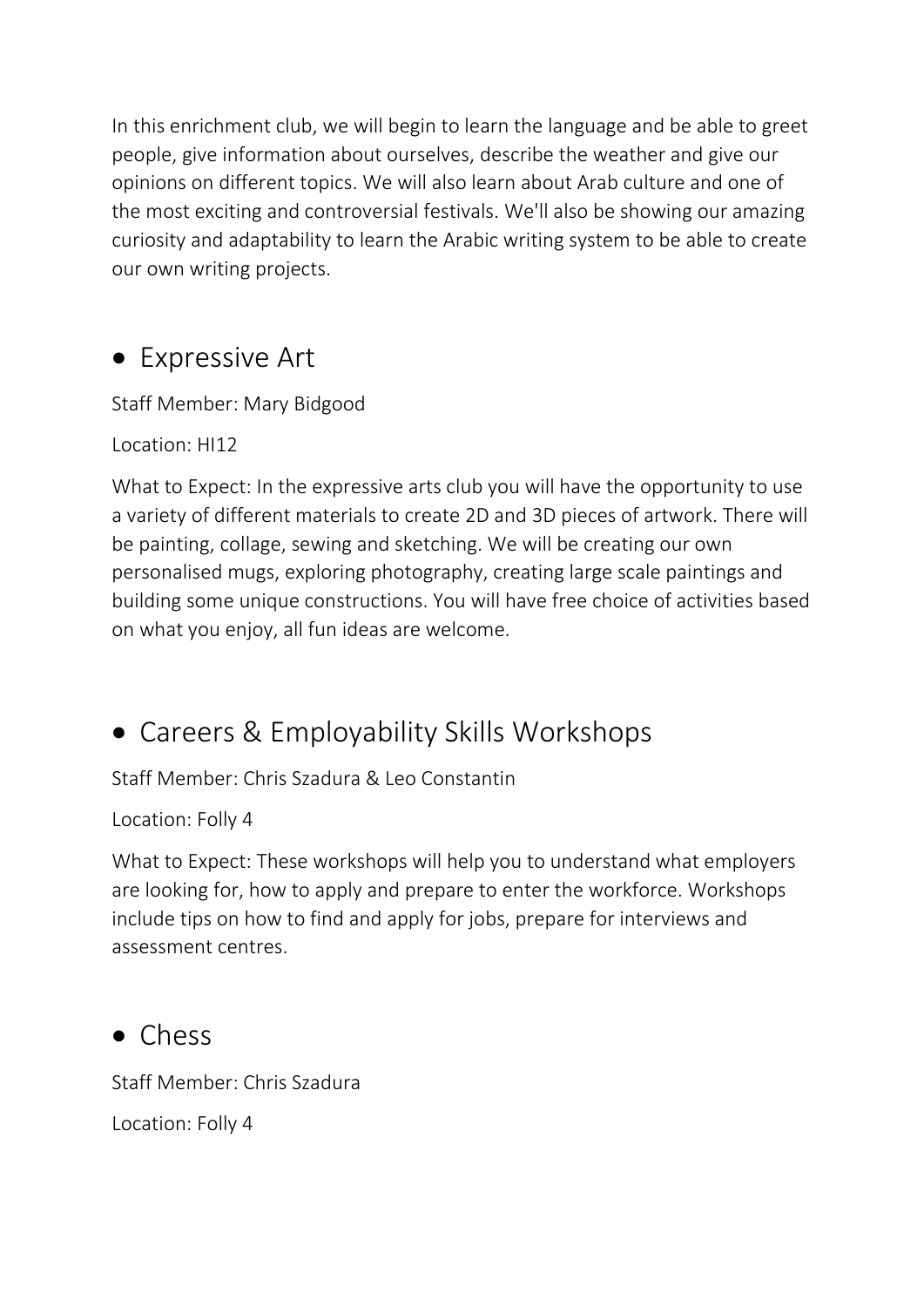What to Expect: Chess is one of the world's oldest games, played by the Kings of old, Pharoah's of Egypt and Caesar's of Rome. Here at Brooke House College Chess Club we will be leading a tournament for the next 5 week's with prizes for the winner.

All level's welcome from beginner to expert. Do you have what it takes to be crowned the Brooke House Chess Champion?

#### • Cooking

Staff Member: Lee Keenan & Rung Tumporn

Location: Brooke House

What to Expect: Learn how to cook dishes from around the world as well as learning skills such as cooking on a budget, preparing healthy and nutritional meals and cooking for University.

#### • eSports

Staff Member: Margo Georgiev

Location: PK Building

What to Expect: Esports is different from standard video gaming in that it's a contest involving teams of people playing against other teams, often with spectators. Players work together to complete against others online in games such as Rocket League, Overwatch and Fifa.

# • Music

Staff Member: Petros Satrazanis

Location: PK Building

What to Expect: Play an instrument or enjoy singing? Then join the BH Band. The band focus on integrating the different instruments students can play with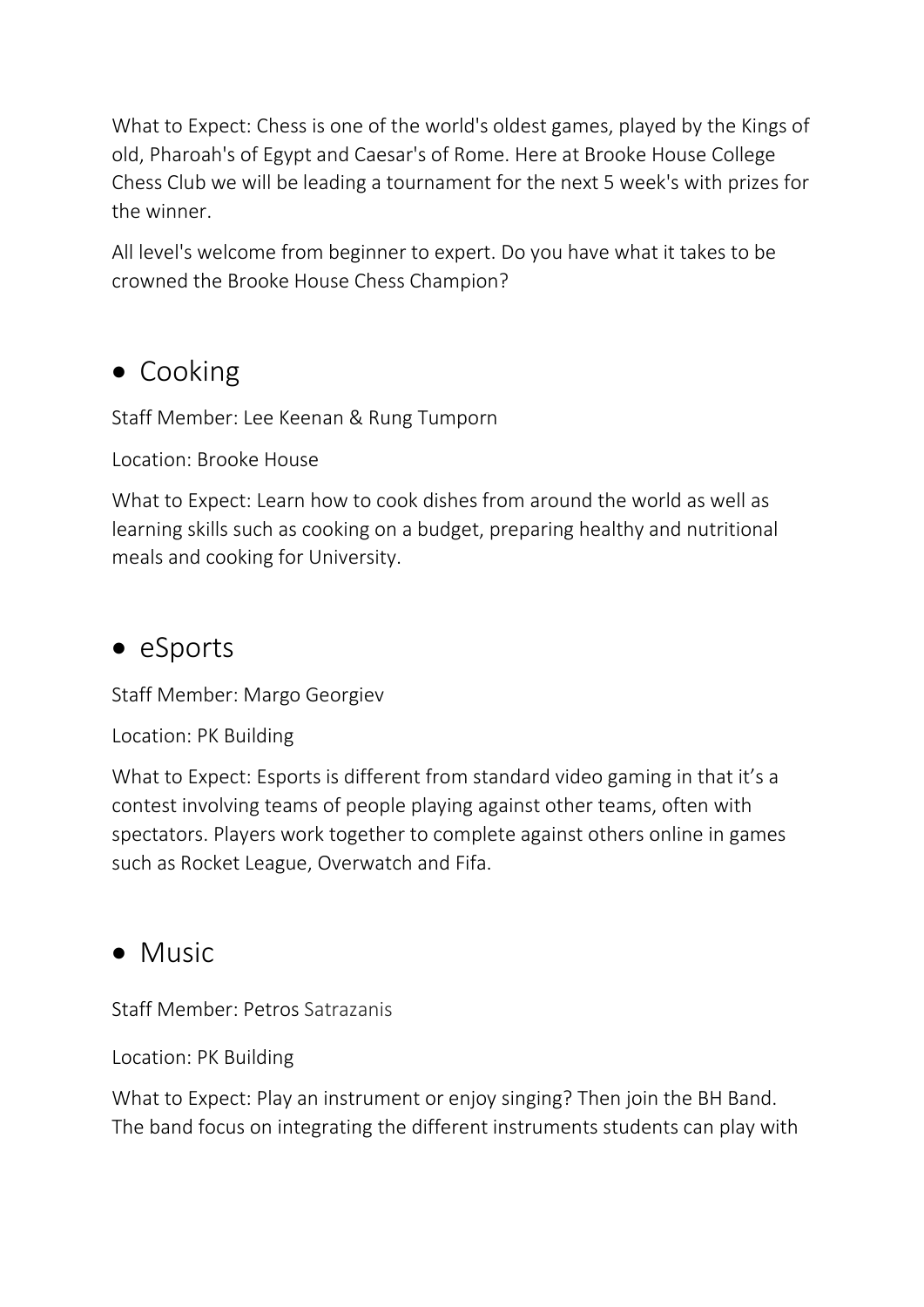different styles and themes of music. Whilst the band naturally suits those that already play instruments, beginners are welcome to join.

#### • Sports

Staff Member: Clare Kaletha, Jose Vazquez, Ruby Kaur & Lorin Tannock

Location: Meet in the Workroom

What to Expect: A variety of sports will be offered throughout the term. If you have any suggestions for new sports to be included, speak up!

#### • Student Magazine

Staff Member: Amer Altaher

Location: B2

What to Expect: The purpose of this club is to help you develop a set of transferable skills that you can add to your CV and future university and job applications. In this club, you will learn the value of teamwork, learn more about your personal strengths and motivation, resourcefulness, organisation, and how to think differently. The skills developed will include professional and journalistic writing, summarising information, interviewing people, photography, editing, and collecting and organising news entries, in addition to improving your utilization of presentation software and digital platforms.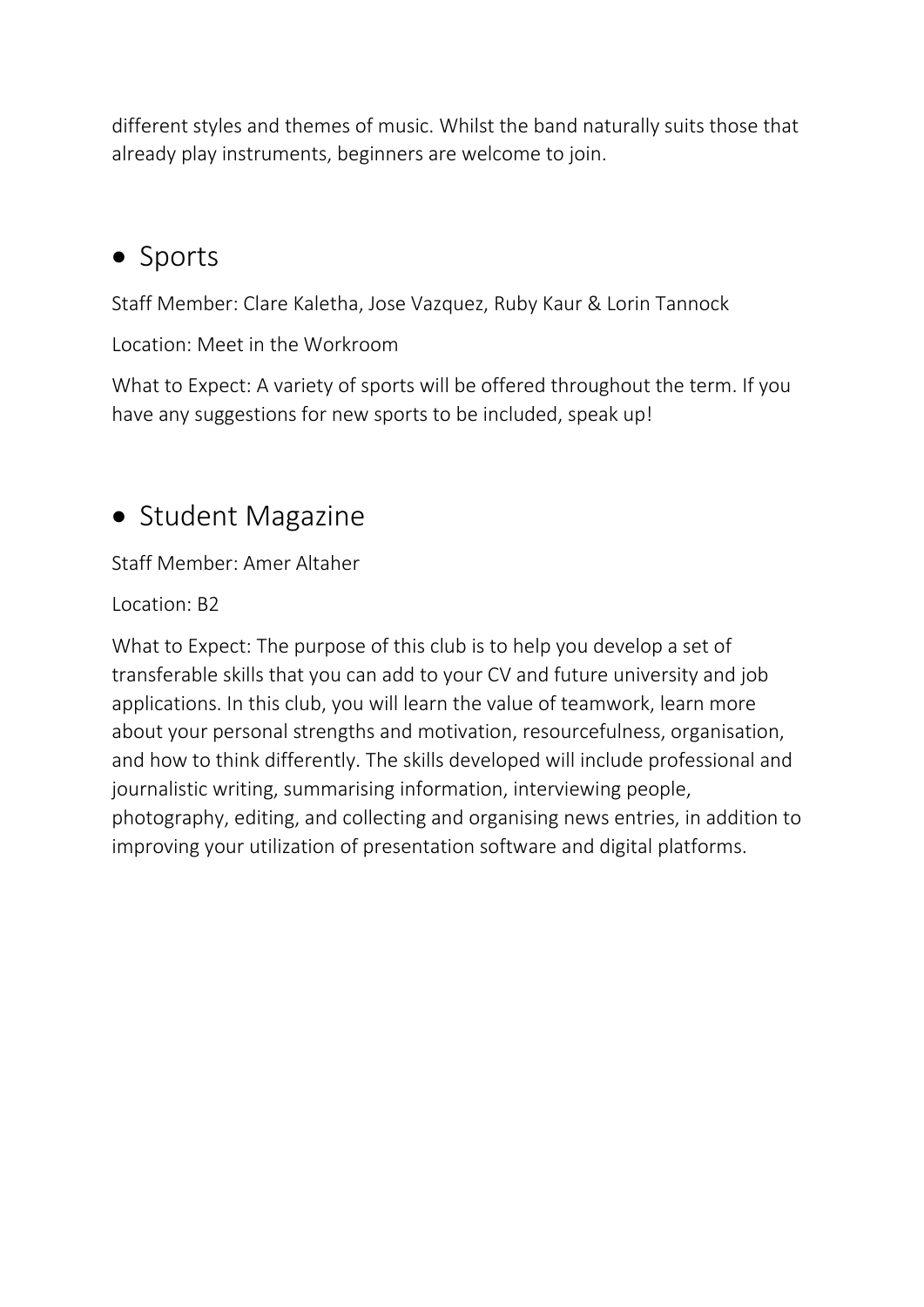# Enrichment Schedule – All Students

#### **Activities**

- Each Saturday  $Park Run$  $Park Run$  $Park Run$  9am Welland Park (15+)</u>
- Each Sunday [Junior Park Run](https://marketharborough.com/events/leicestershire/market-harborough/sport/junior-park-run/?gde=2021-11-07) 9am Welland Park  $(11 14)$
- Each Weekend

|            | Afternoon                                           | <b>Evening</b>           |  |
|------------|-----------------------------------------------------|--------------------------|--|
| $9th$ Jan  | Badminton, Basketball, Futsal, Tennis &<br>Swimming | <b>Poker Competition</b> |  |
| $16th$ Jan | CSI 4 A Day                                         | <b>Fabric Painting</b>   |  |
| $23rd$ Jan | <b>Beginner Piano Lessons</b>                       | <b>Chess Competition</b> |  |
| $30th$ Jan | DofE Day Walk                                       |                          |  |
| $6th$ Feb  | <b>Baking</b>                                       | <b>Quiz Night</b>        |  |
| $13th$ Feb | <b>Football Tennis Competition</b>                  | Pizza Making             |  |

# Duke of Edinburgh Award

#### [Brooke House Duke of Edinburgh Website](https://www.brookehousecollege.co.uk/pastoral/duke-of-edinburghs-award)

| $18:00 - 20:00$        | Session – PK Building                               |  |  |
|------------------------|-----------------------------------------------------|--|--|
| $11th$ Jan             | <b>Walking Equipment</b>                            |  |  |
| $25th$ Jan             | eDofE Mapping & Training Day Walk Route Planning    |  |  |
| $1st$ Feb              | Tent Building & Camp Craft                          |  |  |
| 8 <sup>th</sup> Feb    | Route Planning Practice Expedition & Expedition Aim |  |  |
| $1st$ March            | Bag Packing & Final Preparation Practice Expedition |  |  |
| 8 <sup>th</sup> March  | <b>Assessed Expedition Route Planning</b>           |  |  |
| 22 <sup>nd</sup> March | Review 20 Conditions, DofE 20 conditions            |  |  |
| 29 <sup>th</sup> March | Final Preparation for Assessed Expedition           |  |  |
| 6 <sup>th</sup> April  | <b>Expedition Presentations</b>                     |  |  |

| Date                                  | <b>Expedition Activity</b> |
|---------------------------------------|----------------------------|
| 30 <sup>th</sup> January              | <b>Training Day Walk</b>   |
| $4^{\text{th}} - 6^{\text{th}}$ March | <b>Practice Expedition</b> |
| $1st - 3rd$ April                     | <b>Assessed Expedition</b> |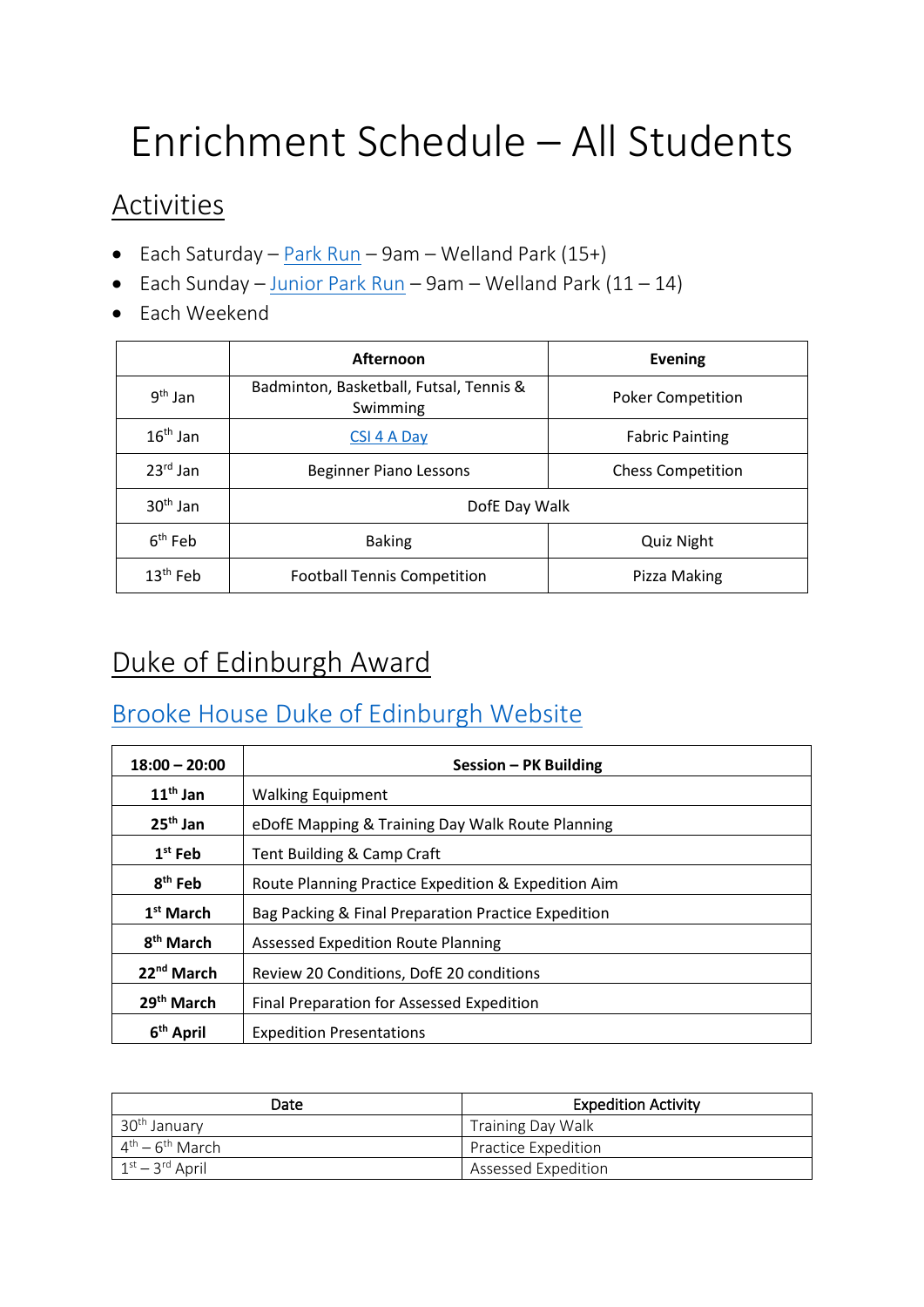#### Excursions

[Register at the excursion website.](https://www.brookehousecollege.co.uk/pastoral/excursions)

- Sunday 16<sup>th</sup> January London [Box Park,](https://www.boxpark.co.uk/shoreditch/) [Shoreditch](https://en.wikipedia.org/wiki/Shoreditch) & [Brick Lane](https://www.londonxlondon.com/brick-lane/)
- Sunday 23<sup>rd</sup> January [Stratford Upon Avon](https://www.visitstratforduponavon.co.uk/) & [Shakespeare's Birthplace](https://www.shakespeare.org.uk/visit/shakespeares-birthplace/)
- Sunday  $6<sup>th</sup>$  February Northampton Shopping & Free Time
- Sunday 13<sup>th</sup> February Dover, *White Cliffs of Dover & [Dover Castle](https://www.english-heritage.org.uk/visit/places/dover-castle/)*

# Extended Project Qualification

An Extended Project Qualification (EPQ) allows students to develop their confidence and gain valuable skills to help them stand out from thousands of others. EPQs can be completed on almost any topic of interest! Full details can be found at the [EPQ Website.](https://www.aqa.org.uk/extended-project-qualification)

For further information please contact Dr Felicity Johnson.

# First Aid

Interested in learning new skills and earning an [emergency First Aider](https://www.brookehousecollege.co.uk/pastoral/first-aid)  [Certificate](https://www.brookehousecollege.co.uk/pastoral/first-aid) this year at Brooke House? Register at the link above.

# Castle / Team Time – Tuesday & Friday PM

This will be an effective House system created and led by the School Council 2021/22. Division of school into four vertical teams (7-13) or sections – with castle descriptor, logos & identifiers. School Council to develop a league of twelve competitions (eg. Pool, Debating, Quiz, Bake, Battle of Bands, Talent, Photography, Table Tennis, Chess, Spelling Bee etc). Points for 1<sup>st</sup>, 2<sup>nd</sup>, 3<sup>rd</sup> 4<sup>th</sup>.

# 8billion Ideas

We have a partnership with this group who provide a digital platform and student days on entrepreneurial skills, communication/presentation skills, careers education/competencies for the  $21<sup>st</sup>$  century workplace and wellbeing. They have developed a bespoke programme for Brooke House, enabling every